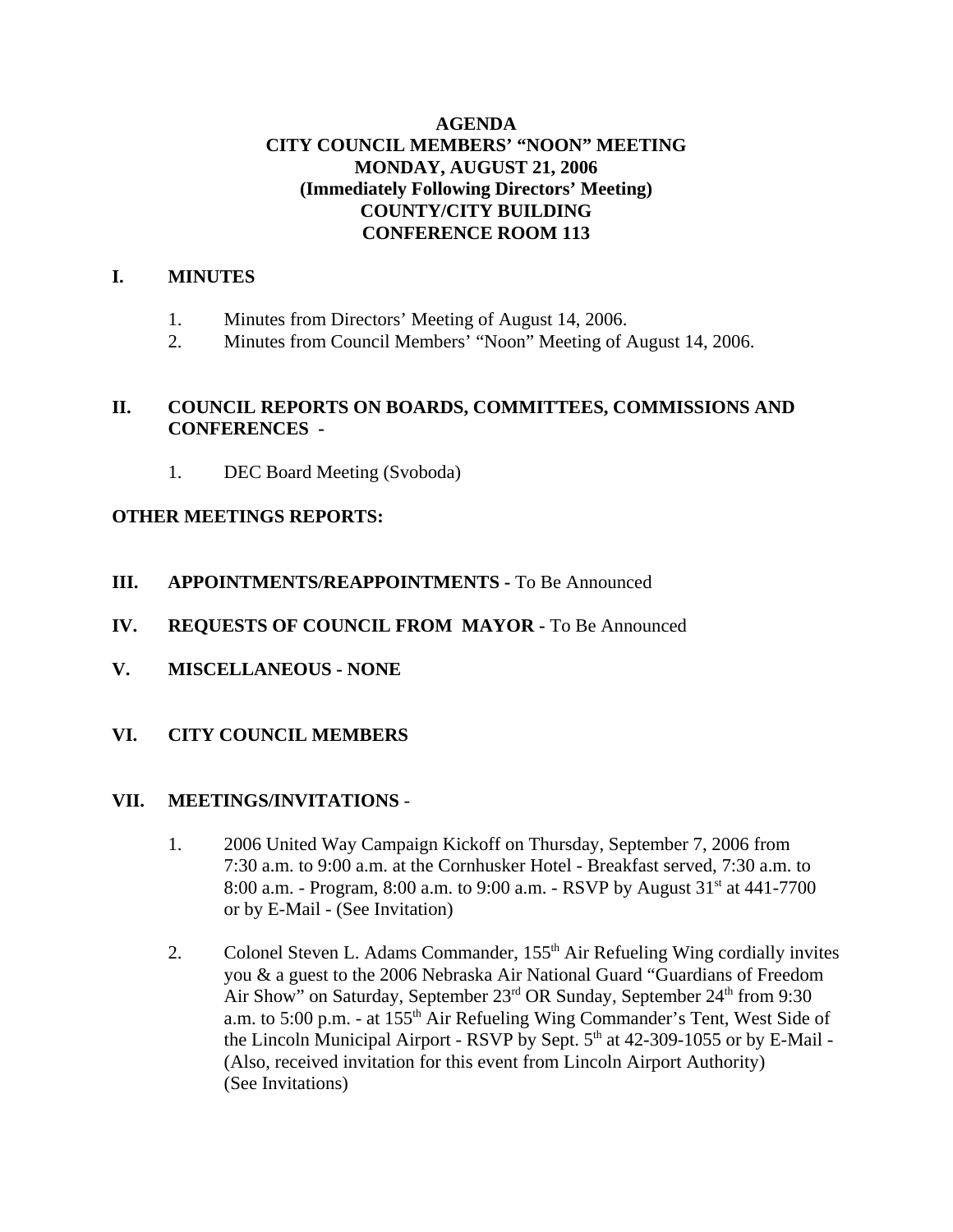3. 2006 NAACP Freedom Fund Banquet - Our Theme: "Celebrating Diversity...Defending Our Freedom" on Saturday, November 11, 2006 - 5:30 p.m., Social - 6:30 p.m., Program/Dinner - at The Cornhusker Marriott Hotel - Speaker: Brigadier General Julia J. Cleckley (ret.) - Cost of Banquet Tickets-Adults \$35.00/person - RSVP, Please send ticket reservation form & payment by October  $14<sup>th</sup>$  - (See Invitation)

### **VIII. ADJOURNMENT**

ca082106/tjg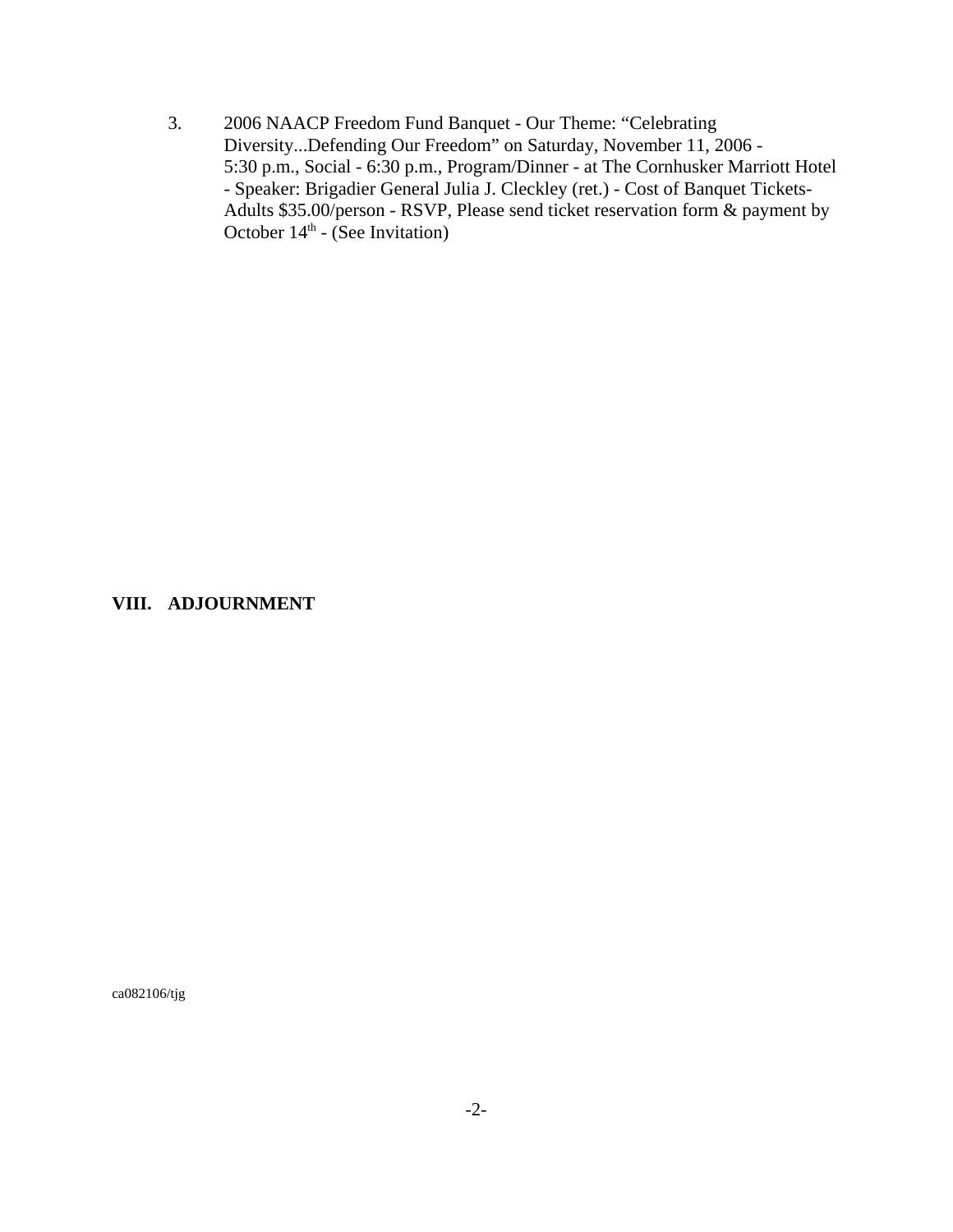# **MINUTES CITY COUNCIL MEMBERS' "NOON" MEETING MONDAY, AUGUST 21, 2006 (Immediately Following Directors' Meeting) COUNTY/CITY BUILDING CONFERENCE ROOM 113**

**Council Members Present:** Patte Newman, Chair; Dan Marvin, Vice-Chair; Jonathan Cook, Robin Eschliman, Jon Camp, Annette McRoy, Ken Svoboda.

**Others Present:** Mark Bowen, Rick Hoppe, Ann Harrell, Mayor's Office; Dana Roper, City Attorney; Tammy Grammer, City Council Staff; Steve Hubka, Jan Bolin, City Budget Office; Deena Winter, Lincoln Journal Star Representative; and Coby Mach, LIBA.

### **I. MINUTES**

- 1. Minutes from Directors' Meeting of August 14, 2006.
- 2. Minutes from Council Members' "Noon" Meeting of August 14, 2006.

Chair Patte Newman, by acclamation of the Chair, approved the minutes. No objections were offered.

## **II. COUNCIL REPORTS ON BOARDS, COMMITTEES, COMMISSIONS AND CONFERENCES -**

1. **District Energy Corporation Meeting** (Svoboda) — Mr. Svoboda stated we had a DEC Meeting last week. We had first reported that we had \$178,000 in what they refer to as profit though we all know that it's not, primarily due to the fact that we had a very mild winter and that contributed towards it. Our operating cost was down, revenues were up, so that contributed to the \$178,000.

We had a report handed to us, what I would recognize as quite late coming, but it's the formal note on the legal issues related to the sale of "K" Street facility. So, if anybody wants to see that eight months after the fact you're more than welcome to it. We did not review or go over the report, and I have not even read it, it's pretty much what I think we already know.

We discussed what I think Jon (Camp) and Jonathan (Cook) probably discussed at the Public Building Commission Meeting as well. The addition of the Courthouse Plaza, the formal Election Commission building,  $3<sup>rd</sup>$  floor, and "K" Street adding all of those. There are studies being done as to the feasibility of all that creating the loop that Jonathan (Cook) shared with us last week. That took a good share of our discussion time of the feasibility studies on the addition and additional pipe line that might possibly be over sized to include future expansion.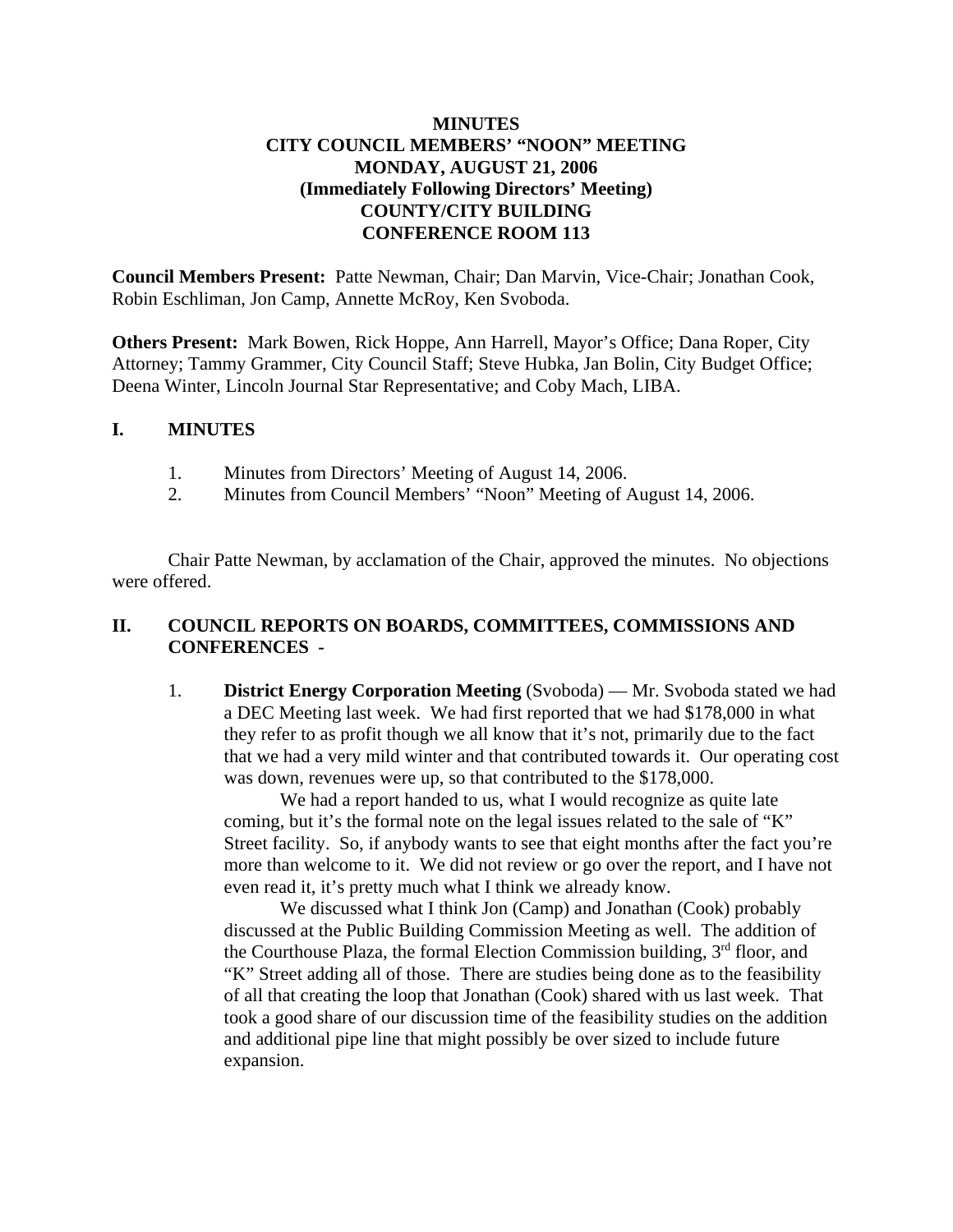#### **OTHER MEETINGS REPORTS: - NONE**

### **III. APPOINTMENTS/REAPPOINTMENTS -**

#### **RICK HOPPE -**

Rick Hoppe handed out an update memo regarding Boards and Commissions Upcoming Appointments and went over it with Council. *[See Attachment 'A']*

Mr. Marvin mentioned he has a name for the Community Development Task Force board. Rick Hoppe stated okay.

Mr. Camp asked Mr. Hoppe how soon do we get the bio's on the appointments? We do not have the bio's for the Community Health Endowment and EMS Inc. Board. Mr. Hoppe responded they were turned in with the Resolution, I can certainly get those to you Jon (Camp) if you need them. Ms. Newman commented I saw some. Mr. Camp stated okay. Ms. Newman asked Mr. Hoppe if the bio's are attached on every single appointment? Mr. Hoppe replied on new appointments, reappointments I do not.

### **IV. REQUESTS OF COUNCIL FROM MAYOR -**

### **MARK BOWEN - NO COMMENTS**

### **STEVE HUBKA, City Budget Officer -**

Steve Hubka reported we received our final valuation number, it's about \$140 million less than what we were working with for an estimate. We don't have the details of that yet, but this is what I received from the Assessor at this point, and he's working on a final letter. The total Tax Base for 2006-2007 is \$15,342,163,788 and that gave us what we needed to finish up the Resolutions. We will be giving you a substitute Resolution with the updated revenue figures for the meeting this afternoon. I e-mailed the information that had all the expenditure information but not the revenue side of things. Some of the statistics on the budget after we worked through the reappropriations which effected appropriations of fund balances that were reductions of expenditures in a variety of things because of the nature of the adjustments you made. Mr. Hubka went over the spreadsheet with Council. We will be presenting all the updated documents to Council this afternoon as a substitute. Ms. Newman asked Mr. Hubka if he will be presenting this information again at the public hearing today? Mr. Hubka responded he can. Mr. Svoboda commented I think the numbers should be shared. Mr. Hubka stated okay. *[See Attachment 'B']*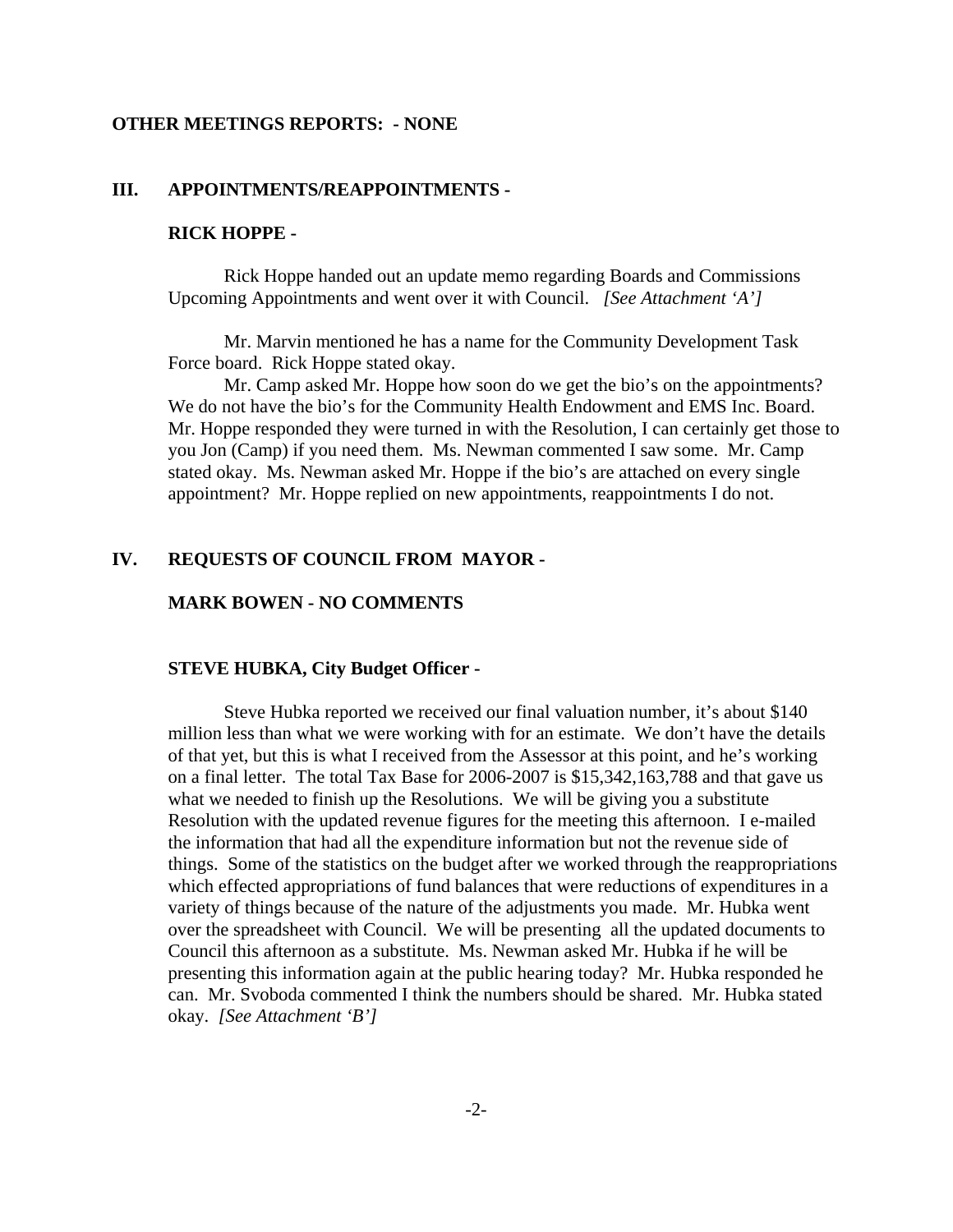**ANN HARRELL - NO COMMENTS** 

**DANA ROPER, City Attorney - NO COMMENTS** 

- **V. MISCELLANEOUS NONE**
- **VI. CITY COUNCIL MEMBERS JON CAMP - NO COMMENTS JONATHAN COOK - NO COMMENTS ROBIN ESCHLIMAN - NO COMMENTS DAN MARVIN - NO COMMENTS ANNETTE McROY - NO COMMENTS PATTE NEWMAN - NO COMMENTS KEN SVOBODA - NO COMMENTS**
- VII. MEETINGS/INVITATIONS Listed on the Attend Sheet for August 21<sup>st</sup>.
- **VIII. MEETING ADJOURNED Approximately at 11:45 a.m.**

cm082106/tjg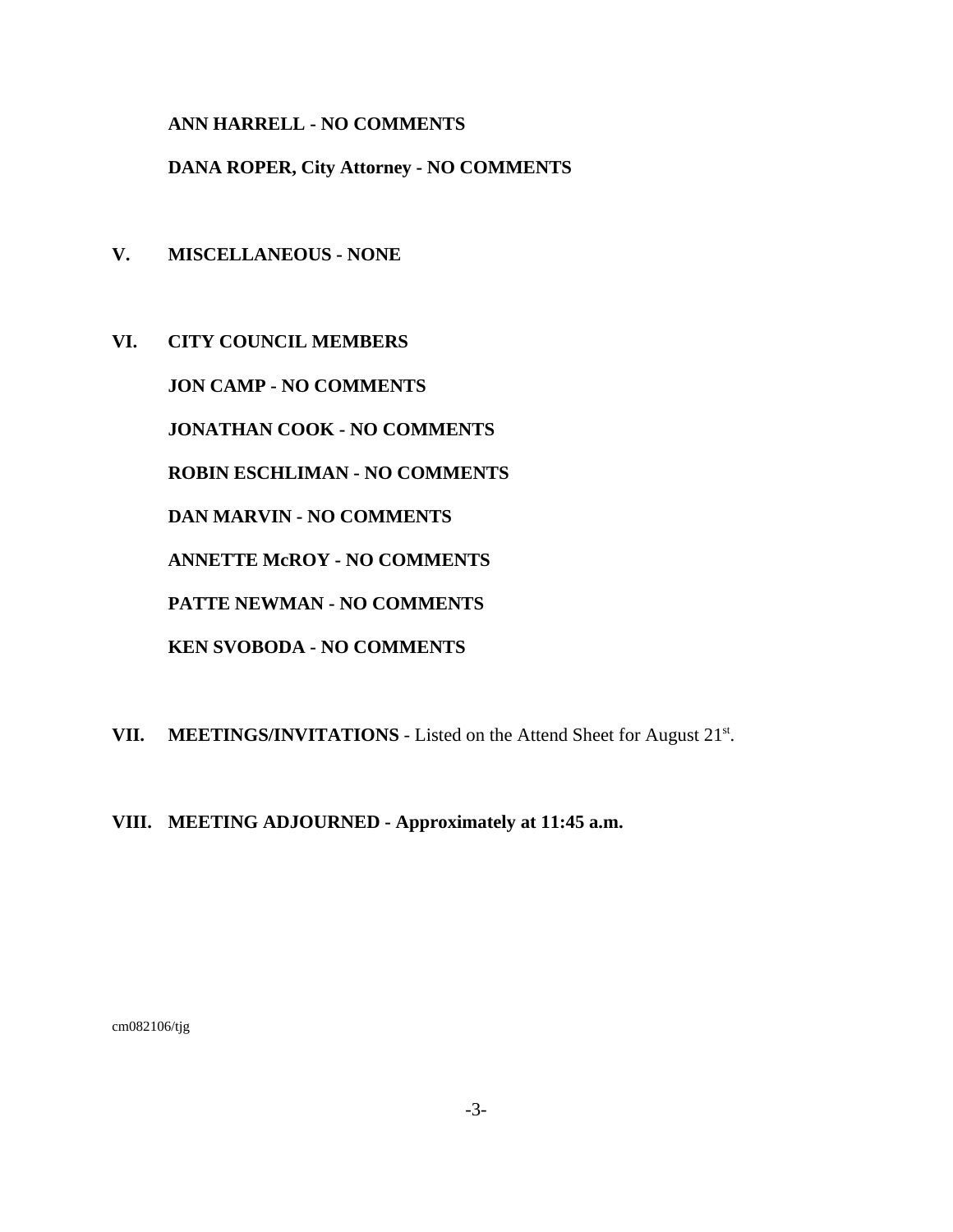Attachmen

### **MEMO**

TO: **City Council** 

FROM: Richard D. Hoppe Aide to the Mayor

DATE: **August 21, 2006** 

**Boards and Commissions Upcoming Appointments** RE:

Name Board

Eligible for Desires Reappoint Reappoint

Mayor will Reappoint

### **COUNCIL VOTE August 28th**

| <b>Bill Lester</b>   | Community Health Endowment |
|----------------------|----------------------------|
| Alison Larson        | Community Health Endowment |
| Maria Lintel Prendes | Community Health Endowment |
| Lois Baldwin         | Community Health Endowment |
| Joyce Ebmeier        | <b>EMS</b> Inc Board       |
| Christi Chaves       | EMS Inc Board              |
|                      |                            |

### COUNCIL VOTE September 11<sup>th</sup>

| Scott Young       | Cable Advisory Board |
|-------------------|----------------------|
| Laurie Thomas Lee | Cable Advisory Board |

#### AUGUST/SEPTEMBER

COMMUNITY FORESTRY ADVISORY BOARD: Rich Wiese, Larry Anderson COMMUNITY DEVELOPMENT TASK FORCE: Mary Jane Steward, Gary Hejl, Lori Urdiales, Sheryl Jordan, Jennifer Severe-Oforah, Brice Sullivan, Alene Swinehart, Jose Soto, Charles Greene, Richard Patterson

WATER CONVERSATION TASK FORCE: John Cambridge, Jim Newman, Barbara Kuhn, Thomas Trainor, John Williams, John Chapo, Ryan Reinke

#### **Replacements Needed for Resignations:**

| Barbara Ramsey | Women's Commission   |
|----------------|----------------------|
| Dick Noble     | Cable Advisory Board |